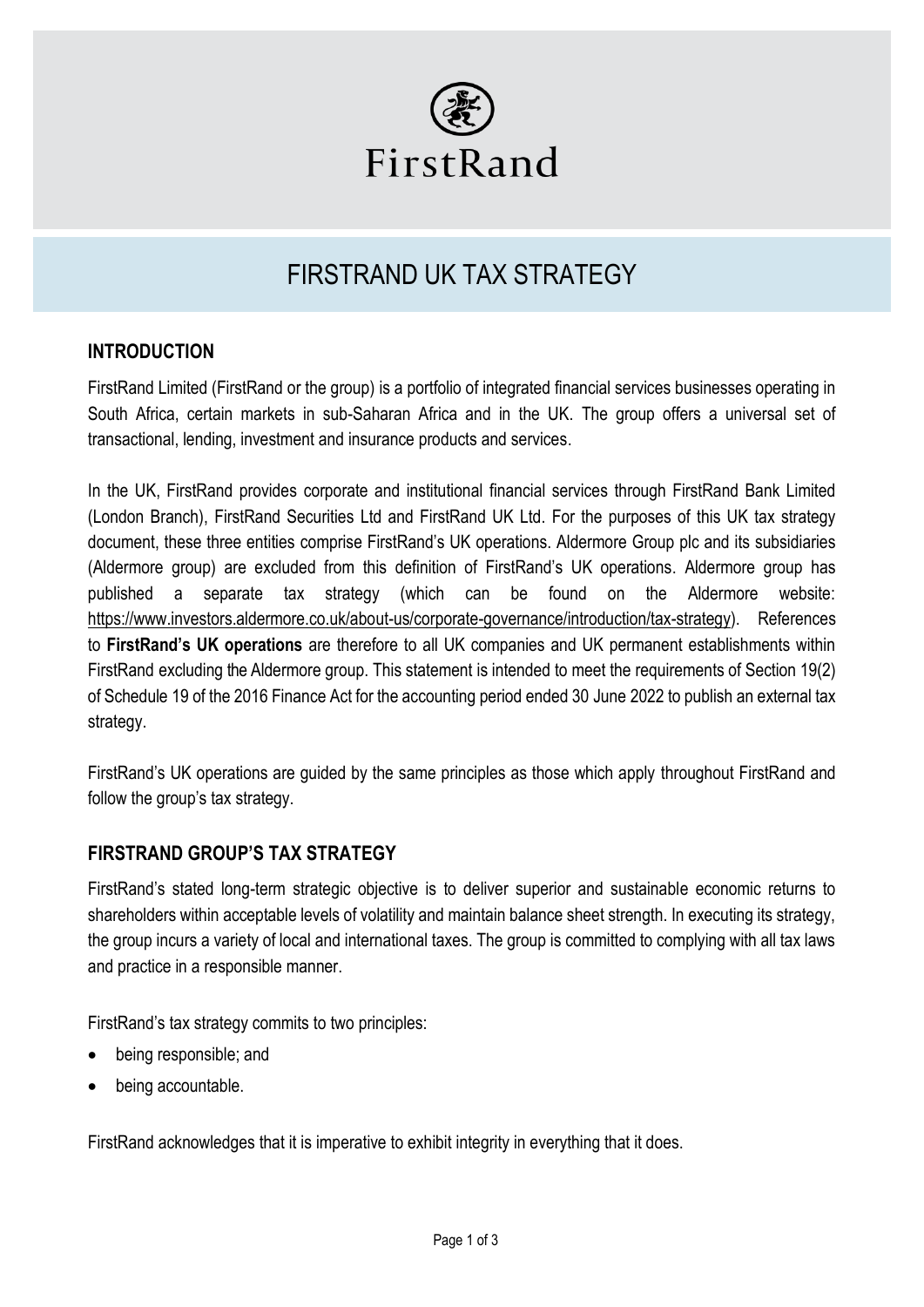Consistent with the FirstRand group's tax strategy, the UK tax strategy is aligned with the above principles.

#### **RISK MANAGEMENT AND GOVERNANCE ARRANGEMENTS**

This tax strategy, which relates to the financial year ended 30 June 2022, is approved and owned by the executive committee of FirstRand Bank Limited (London Branch) and the respective boards of directors of FirstRand Securities Ltd and FirstRand UK Ltd. These bodies are respectively responsible for the management and monitoring of tax risks and have ultimate responsibility for FirstRand's UK operations' business tax strategies and outcomes. Tax risks, as well as improvements to the compliance processes, are reported periodically to the group's Corporate and Institutional segment audit, risk and compliance committee.

FirstRand has implemented a tax risk management framework which refers to the process of identifying, managing, monitoring and reporting the risks to which FirstRand's UK operations are exposed. The tax risk management framework is supported by policies, processes and procedures. These combine to ensure that risks are managed in a manner which is appropriate to the size and nature of the group's operations.

## **ATTITUDE TO TAX PLANNING AND LEVEL OF RISK**

FirstRand's UK operations do not enter into abusive tax planning arrangements. Its low-risk strategy is consistent with the adoption of HM Revenue & Customs' Code of Taxation for Banks (the Code) and any tax planning is, and will be done, in accordance with the Code.

The group carries out efficient tax planning that supports its business and reflects commercial and economic activity. The group adheres to the tax laws in all the jurisdictions in which it operates and, in so doing, seeks to minimise the risk of uncertainty or disputes.

The group conducts transactions between FirstRand group companies on an arm's-length basis and in accordance with the current Organisation for Economic Co-Operation and Development (OECD) principles. Where tax incentives or exemptions exist, the group seeks to apply them responsibly in the manner intended by governments and tax authorities. The group establishes entities in jurisdictions suitable to hold its offshore operations, considering its business activities and the prevailing regulatory environments in those offshore jurisdictions.

The broad range of tax obligations and the complexity of tax laws with which the group is required to comply, give rise to occasional uncertainty in tax liabilities. Tax risk is defined as the risk of non-compliance with these obligations, including inaccurate or late reporting which could lead to penalties, additional tax charges and reputational damage. Where there is uncertainty or significant complexity, external tax advice is sought, as deemed appropriate.